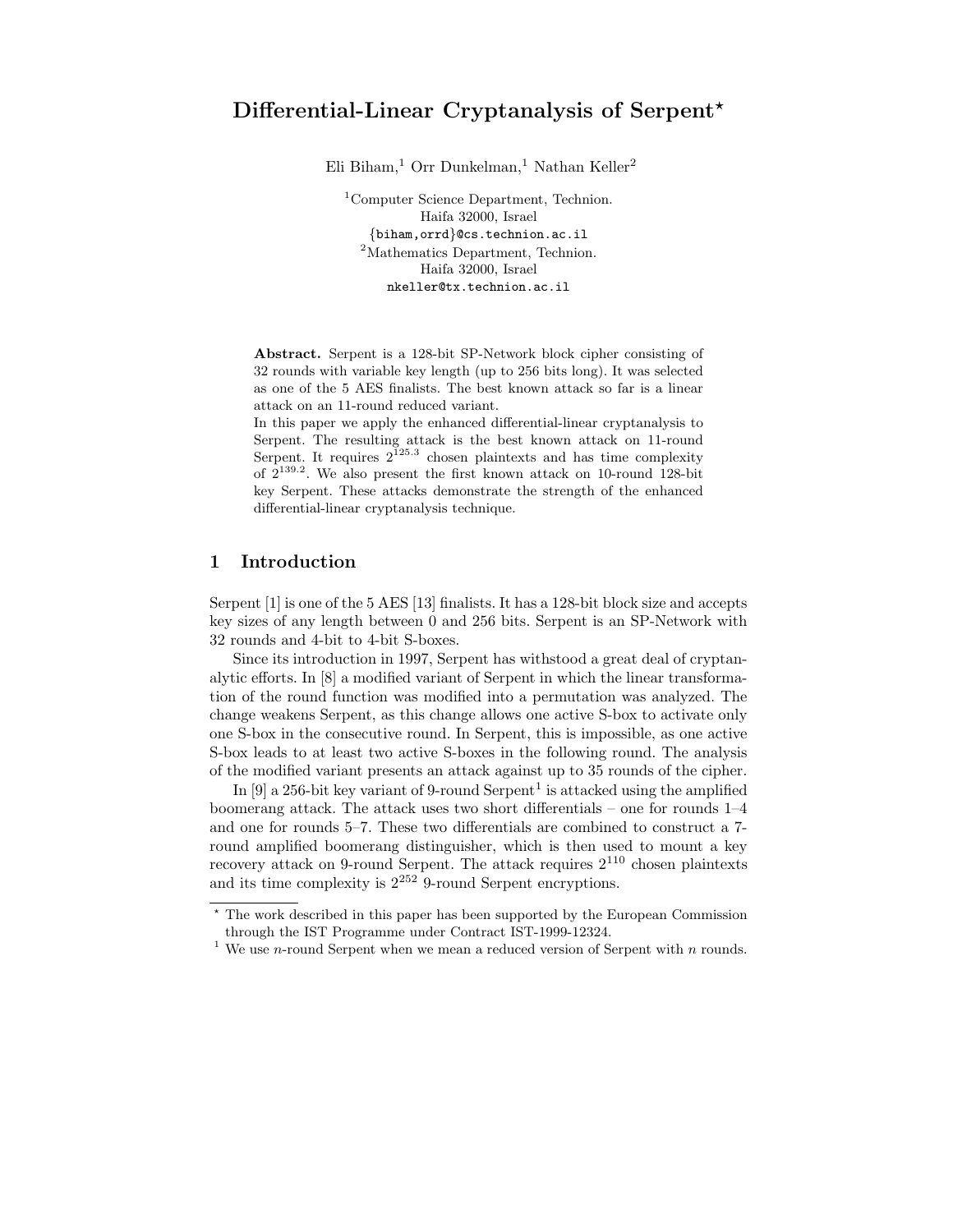In [4] the rectangle attack is applied to attack 256-bit key 10-round Serpent. The attack is based on an 8-round distinguisher. The distinguisher treats those 8 rounds as composed of two sub-ciphers: rounds 1–4 and rounds 5–8. In each sub-cipher the attack exploits many differentials. These 4-round differentials are combined to create an 8-round rectangle distinguisher. The attack requires  $2^{126.8}$ chosen plaintexts and  $2^{217}$  memory accesses<sup>2</sup> which are equivalent to  $2^{208.8}$  10round Serpent encryptions<sup>3</sup>.

The 10-round rectangle attack was improved in [6] and the improved attack requires  $2^{126.3}$  chosen plaintexts, with time complexity of  $2^{173.8}$  memory accesses  $(2^{165}$  10-round Serpent encryptions). Thus, using the rectangle attack, it is also possible to attack 192-bit key 10-round Serpent. A similar boomerang attack, which requires almost the entire code book is also presented in [6].

The best known attack so far against Serpent can attack up to 11 rounds. The attack [5] is based on linear cryptanalysis [11]. It requires data complexity of  $2^{118}$  known plaintexts and time complexity of  $2^{214}$  memory accesses  $(2^{205.7})$ 11-round Serpent encryptions).

In this paper we combine the differential and the linear results on Serpent to present an attack on 11-round Serpent which has a significantly lower time complexity. The attack is based on the differential-linear technique [10]. The technique was later enhanced and improved in [7]. This technique combines a differential characteristic (or several differential characteristics) together with a linear approximation to construct a chosen plaintext distinguisher. This result sheds more light on the applicability and the power of the enhanced differentiallinear technique.

The data complexity of our attack is  $2^{125.3}$  chosen plaintexts and the time complexity is about 2 <sup>139</sup>.<sup>2</sup> 11-round Serpent encryptions. Therefore, the attack is faster than exhaustive search even for 192-bit keys 11-round Serpent. We use the same techniques to present a 10-round attack on Serpent that requires  $2^{107.2}$  chosen plaintexts and  $2^{125.2}$  10-round Serpent encryptions. This is the first known attack on a 128-bit key 10-round Serpent faster than exhaustive search.

We organize this paper as follows: In Section 2 we give the basic description of Serpent. In Section 3 we briefly describe the differential-linear technique. In Section 4 we present the differential-linear attack on 11-round Serpent and on 10-round Serpent. We summarize our results and compare them with previous results on Serpent in Section 5. In the appendices we describe the differential characteristic and the linear approximation which are used in the attacks.

### 2 A Description of Serpent

In [1] Anderson, Biham and Knudsen presented the block cipher Serpent. It has a block size of 128 bits and accepts 0–256 bit keys. Serpent is an SP-network

<sup>&</sup>lt;sup>2</sup> In [4] a different number is quoted, but in [6] this mistake was mentioned, and the true time complexity of the algorithm was computed.

<sup>&</sup>lt;sup>3</sup> The conversion was done according to the best performance figures, presented in [12], assuming one memory access is equivalent to 3 cycles.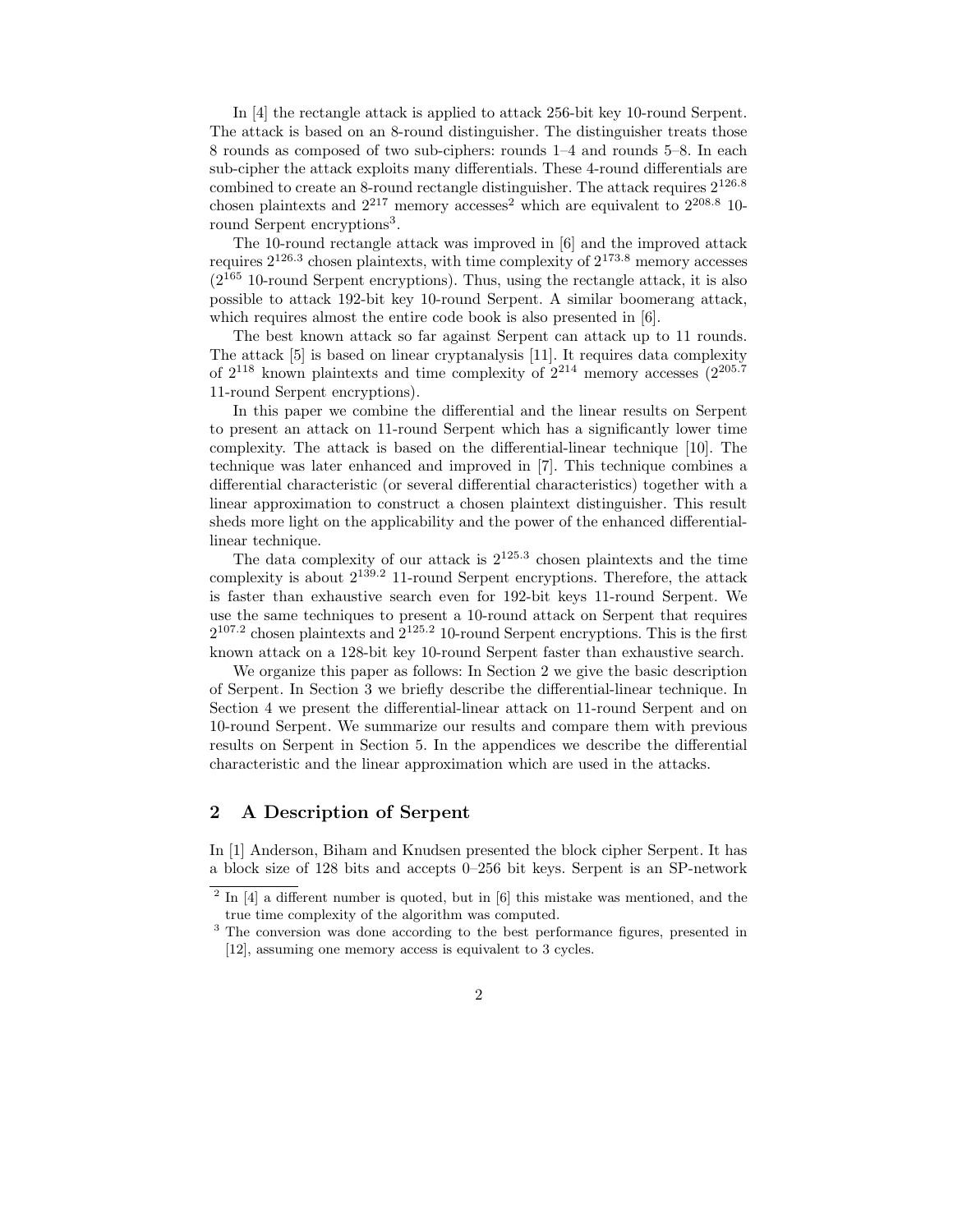block cipher with 32 rounds. Each round is composed of key mixing, a layer of S-boxes and a linear transformation. There is an equivalent bitsliced description which makes the cipher more efficient, and easier to describe.

In our description we adopt the notations of [1] in the bitsliced version. The intermediate value of the round i is denoted by  $\hat{B}_i$  (which is a 128-bit value). The rounds are numbered from 0 to 31. Each  $\hat{B}_i$  is composed of four 32-bit words  $X_0, X_1, X_2, X_3.$ 

Serpent has 32 rounds, and a set of eight 4-bit to 4-bit S-boxes. Each round function  $R_i$  ( $i \in \{0, \ldots, 31\}$ ) uses a single S-box 32 times in parallel. For example,  $R_0$  uses  $S_0$ , 32 copies of which are applied in parallel. Thus, the first copy of  $S_0$  takes the least significant bits from  $X_0, X_1, X_2, X_3$  and returns the output to the same bits. This can be implemented as a boolean expression of the 4 words.

The set of eight S-boxes is used four times.  $S_0$  is used in round 0,  $S_1$  is used in round 1, etc. After using  $S_7$  in round 7 we use  $S_0$  again in round 8, then  $S_1$ in round 9, and so on. In the last round (round 31) the linear transformation is omitted and another key is XORed.

The cipher may be formally described by the following equations:

$$
\hat{B}_0 := P \n\hat{B}_{i+1} := R_i(\hat{B}_i) \qquad i = 0, ..., 31 \nC := \hat{B}_{32}
$$

where

$$
R_i(X) = LT(\hat{S}_i(X \oplus \hat{K}_i)) \qquad i = 0, ..., 30
$$
  

$$
R_i(X) = \hat{S}_i(X \oplus \hat{K}_i) \oplus \hat{K}_{32} \qquad i = 31
$$

where  $\hat{\mathcal{S}}_i$  is the application of the S-box  $S_{(i \mod 8)}$  thirty two times in parallel, and LT is the linear transformation.

Given the four 32-bit words  $X_0, X_1, X_2, X_3 := \hat{\mathcal{S}}_i(\hat{B}_i \oplus \hat{K}_i)$ , they are linearly mixed by the following linear transformation:

$$
X_0 := X_0 \ll \ll 13
$$
  
\n
$$
X_2 := X_2 \ll \ll 3
$$
  
\n
$$
X_1 := X_1 \oplus X_0 \oplus X_2
$$
  
\n
$$
X_3 := X_3 \oplus X_2 \oplus (X_0 \ll \ll 3)
$$
  
\n
$$
X_1 := X_1 \ll \ll 1
$$
  
\n
$$
X_3 := X_3 \ll \ll 7
$$
  
\n
$$
X_0 := X_0 \oplus X_1 \oplus X_3
$$
  
\n
$$
X_2 := X_2 \oplus X_3 \oplus (X_1 \ll \ll 7)
$$
  
\n
$$
X_0 := X_0 \ll \ll 5
$$
  
\n
$$
X_2 := X_2 \ll \ll 22
$$
  
\n
$$
\hat{B}_{i+1} := X_0, X_1, X_2, X_3
$$

where  $<<$  denotes bit rotation to the left, and  $<<$  denotes bit shift to the left.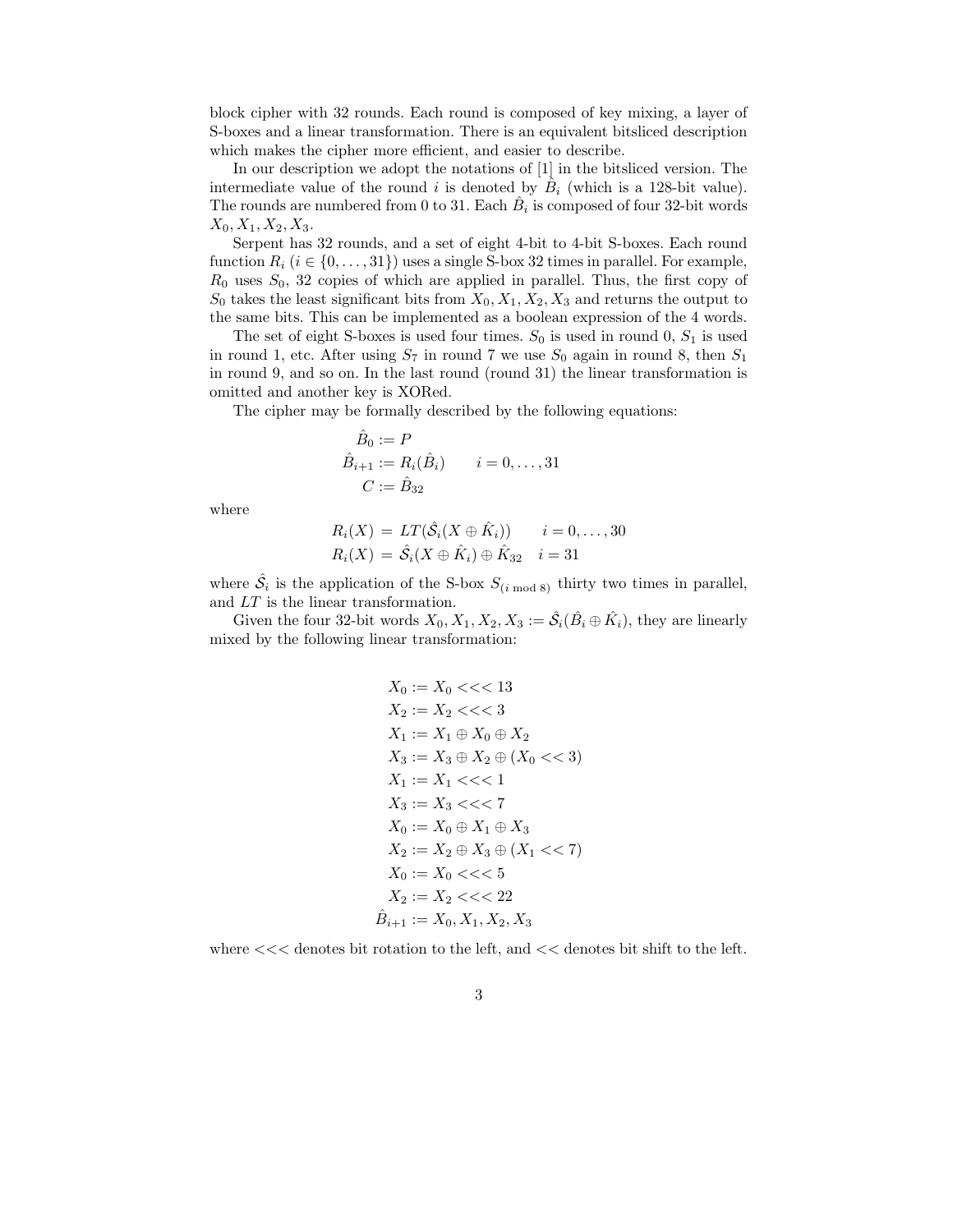The key scheduling algorithm of Serpent is defined for 256-bit keys. Shorter keys are padded by a single bit of 1 followed by as many bits of 0's required to have a total length of 256 bits. This value is loaded into a linear feedback shift register, that outputs blocks of 128 bits. Each block passes through a layer of S-boxes (different layer for each block). This process is repeated until 33 subkeys of 128 bits each are derived. The subkeys are linearly independent, but knowing the subkey which enters an S-box (for any round, for any S-box), we can invert the relevant S-box used in the key schedule and obtain 4 linear equations on the key.

### 3 Differential-Linear Cryptanalysis

Differential cryptanalysis [3] analyzes ciphers by studying the development of differences during encryption. The attack is a chosen plaintext attack based on a differential distinguisher which uses pairs of plaintexts. The distinguisher exploits the fact that for the attacked cipher, the probability that an input difference  $\Omega_P$  (i.e., difference between two inputs) results in an output difference  $\Omega_T$  is higher than for a random permutation. Linear cryptanalysis [11] analyzes the cipher by studying approximate linear relations. The attack is based on building a distinguisher which exploits the fact that for the attacked cipher, the probability that a given input mask  $\lambda_P$  and a given output mask  $\lambda_T$  are related is different than 1/2 (the probability for a random permutation).

In 1994, Langford and Hellman [10] showed that both kinds of analysis can be combined together by a technique called differential-linear cryptanalysis. The attack uses a differential characteristic that induces a linear relation between two intermediate encryption values with probability one. In [7] Biham, Dunkelman and Keller extended this technique to the cases where the probability of the differential part is smaller than 1.

We use notations based on [2, 3] for differential and linear cryptanalysis, respectively. In our notations  $\Omega_P$ ,  $\Omega_T$  are the input and output differences of the differential characteristic, and  $\lambda_P$ ,  $\lambda_T$  are the input and output subsets (denoted by bit masks) of the linear characteristic.

Let  $E$  be a block cipher which can be described as a cascade of two subciphers –  $E_0$  and  $E_1$ , i.e.,  $E = E_1 \circ E_0$ . Langford and Hellman suggested to use a truncated differential  $\Omega_P \to \Omega_T$  for  $E_0$  with probability 1. To this differential they concatenate a linear approximation  $\lambda_P \rightarrow \lambda_T$  with probability  $1/2 + q$  or with bias q. Their attack requires that the bits masked in  $\lambda_P$  have a constant and known difference in  $\Omega_T$ .

If we take a pair of plaintexts  $P_1$  and  $P_2$  that satisfy  $P_1 \oplus P_2 = \Omega_P$ , then after  $E_0$ ,  $\lambda_P \cdot E_0(P_1) = \lambda_P \cdot E_0(P_2)$  (or the opposite if the scalar product  $\Omega_T \cdot \lambda_P$ is 1). This follows from the fact that  $E_0(P_1)$  and  $E_0(P_2)$  have a fixed difference in the masked bits according to the output difference.

Recall that the linear approximation predicts that  $\lambda_P \cdot P = \lambda_T \cdot E_1(P)$  with probability  $1/2+q$ . Hence,  $\lambda_P \cdot E_0(P_1) = \lambda_T \cdot E_1(E_0(P_1))$  with probability  $1/2+q$ , and  $\lambda_P \cdot E_0(P_2) = \lambda_T \cdot E_1(E_0(P_2))$  with probability  $1/2 + q$ . As the differential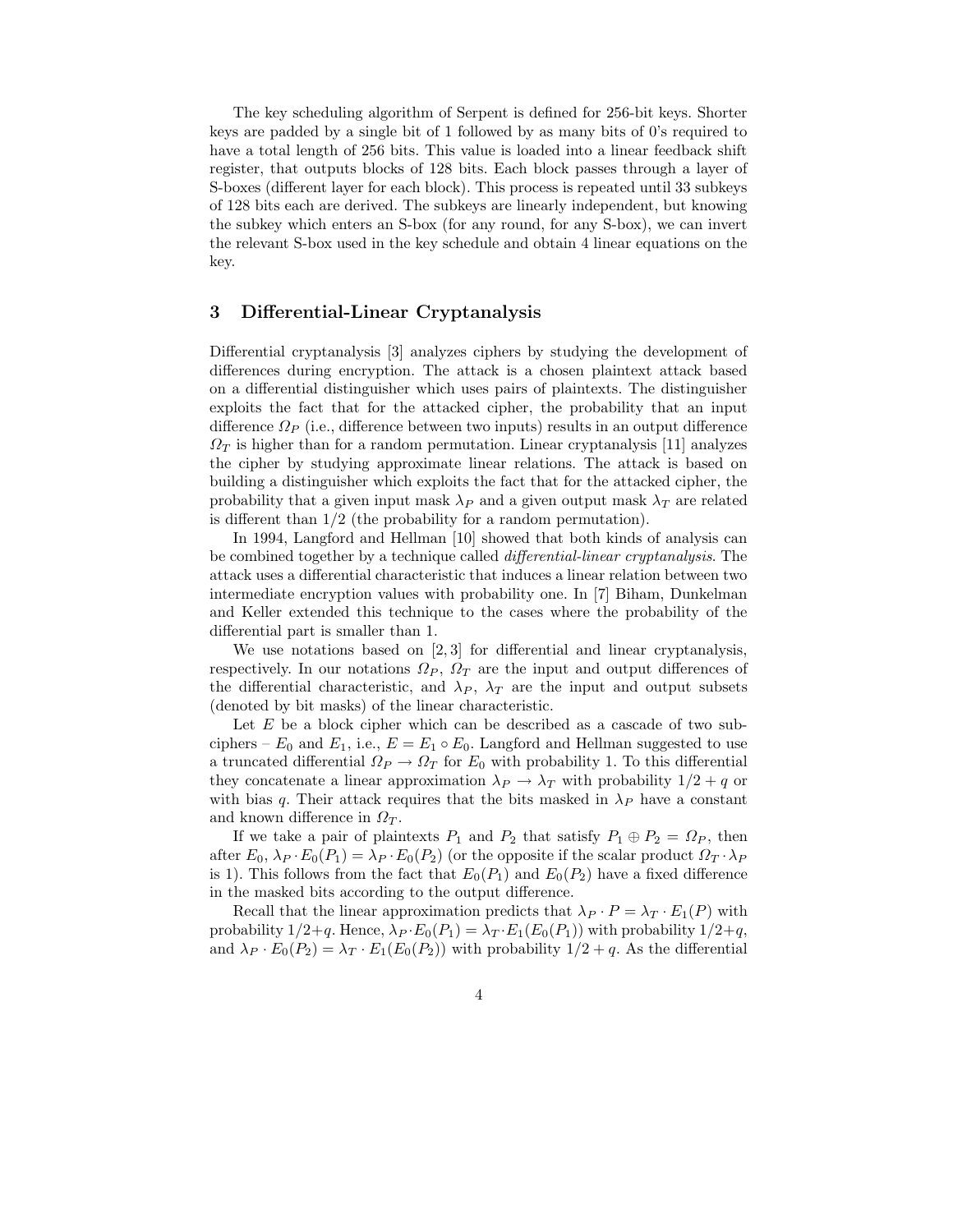predicts that  $\lambda_P \cdot E_0(P_1) = \lambda_P \cdot E_0(P_2)$ , then with probability  $1/2 + 2q^2$ ,  $\lambda_T \cdot E_0(P_1) = \lambda_P \cdot E_0(P_2)$ , then with probability  $1/2 + 2q^2$ ,  $\lambda_T \cdot E_0(P_1) = \lambda_P \cdot E_0(P_2)$ .  $C_1 = \lambda_T \cdot C_2$  where  $C_1$  and  $C_2$  are the corresponding ciphertexts of  $P_1$  and  $P_2$ , respectively (i.e.,  $C_i = E_1(E_0(P_i)).$ 

This fact allows constructing differential-linear distinguishers, based on encrypting many plaintext pairs, and checking whether the ciphertexts agree on the parity of the output subset. The data complexity of the distinguishers is  $O(q^{-4})$  chosen plaintexts, when the exact number of plaintexts is a function of the desired success rate, and of the number of possible subkeys.

In [7] Biham, Dunkelman and Keller proposed a way to deal with differentials with probability  $p \neq 1$ . In case the differential is satisfied (probability p), the above analysis remains valid. In case the differential is not satisfied (probability  $1-p$ ) we assume a random behavior of the input subset parities (and therefore, also the output subset parities). The probability that a pair with input difference  $\Omega_P$  will satisfy  $\lambda_T \cdot C_1 = \lambda_T \cdot C_2$  is in that case  $p(1/2 + 2q^2) + (1-p) \cdot 1/2 =$  $1/2 + 2pq^2$ .

Furthermore, in [7] it was shown that the attack can still be applicable if the product  $\Omega_T \cdot \lambda_P = 1$ . In this case, the analysis remains valid, but instead of looking for the instances for which  $\lambda_T \cdot C_1 = \lambda_T \cdot C_2$ , we look for the cases when  $\lambda_T \cdot C_1 \neq \lambda_T \cdot C_2$ . As the analysis remains the same given a pair of plaintexts with the input difference  $\Omega_P$ , the probability that the pair disagrees on the output subset parity is  $1/2 + 2pq^2$ . Another interesting result is that we can use the attack even when  $\Omega_T \cdot \lambda_P$  is unknown, as long as it remains constant (this is the case, when the difference passes an unknown constant linear function). The data complexity of the enhanced differential-linear attack is  $O(p^{-2}q^{-4})$ .

#### 4 Attacking 11-Round Serpent

We now present our differential-linear attack on 11-round Serpent. The 11 rounds that we attack are rounds 1–11 of Serpent (i.e., starting at the second round of Serpent). The attack is based on building a 9-round differential-linear distinguisher for rounds 2–10, and retrieving 48 bits of the subkeys of rounds 1 and 11.

The 9-round differential-linear characteristic is based on a 3-round differential with probability  $2^{-6}$  and a 6-round linear approximation with a bias of  $2^{-27}$ . There are 5 active S-boxes before the 3-round differential, and 7 active S-boxes after the 6-round linear approximation.

In the key recovery attack we are only interested in the input difference of the differential and in the output mask of the linear approximation. To present these values we adopt the notations from  $[4, 5, 9]$ . The figures describe data blocks by rectangles of 4 rows and 32 columns. The rows are the bitsliced 32-bit words, and each column forms the input of an S-box. The upper row represents  $X_0$ , while the lower row represents  $X_3$ , and the rightmost column represents the least significant bits of the words.

In the description of differentials a thin arrow represents a probability of 1/8 for the specific S-box (given the input difference, the output difference is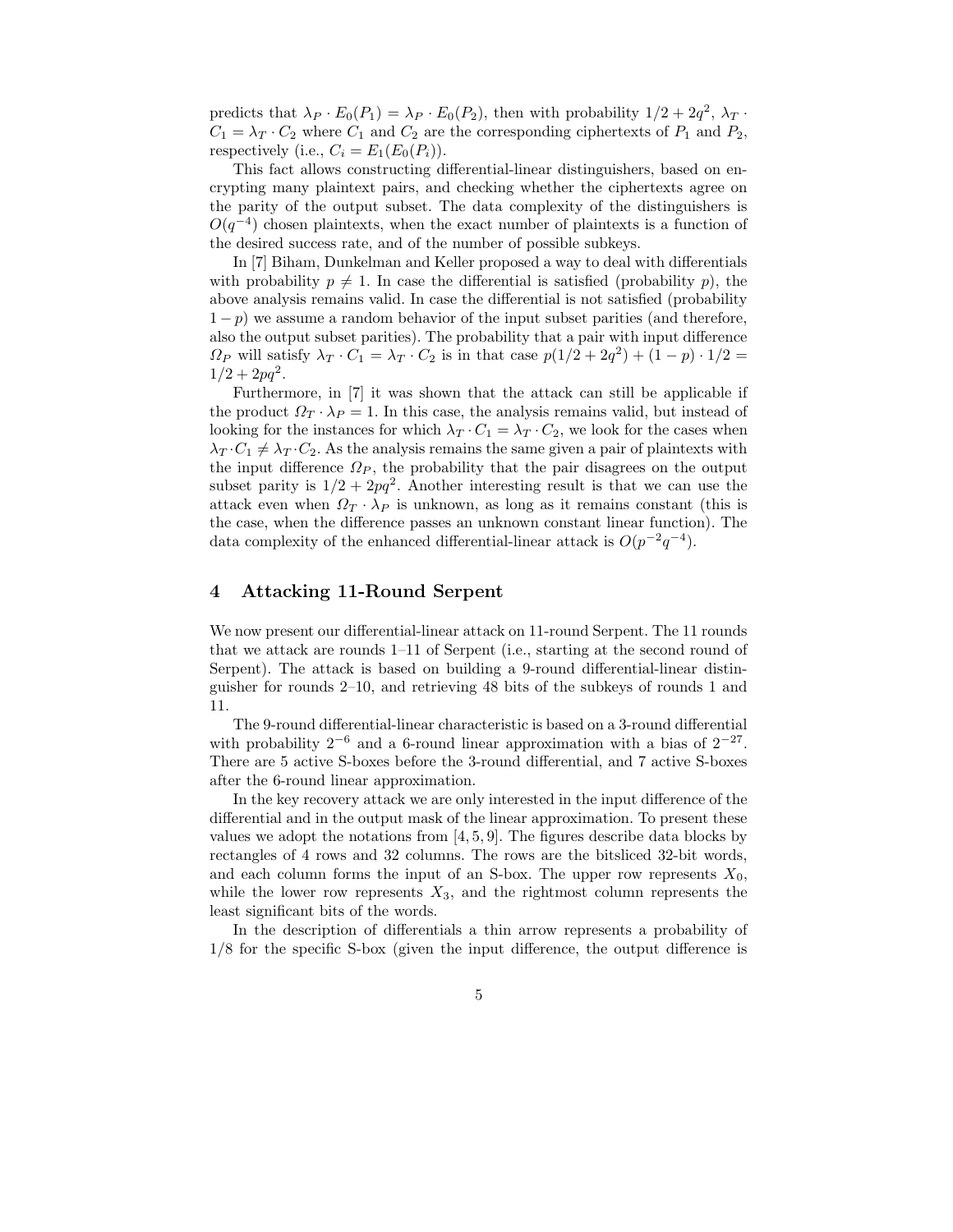

Fig. 1. Differential and Linear Representation Example

|  |  |  |  |  |  |  |  |  |  |  |  |  |  |  | -- |
|--|--|--|--|--|--|--|--|--|--|--|--|--|--|--|----|
|  |  |  |  |  |  |  |  |  |  |  |  |  |  |  |    |
|  |  |  |  |  |  |  |  |  |  |  |  |  |  |  |    |
|  |  |  |  |  |  |  |  |  |  |  |  |  |  |  |    |

Fig. 2. The Input Difference of the 9-Round Distinguisher

achieved with probability  $1/8$ , and a fat arrow stands for probability  $1/4$ . If there is a difference in a bit, its entry is filled. An example for our notation can be found in Figure 1. The input difference 1 in the first S-box (S-box 0; related to the least significant bits of the 4 words  $X_0, X_1, X_2$ , and  $X_3$ ) causes an output difference 3 with probability 1/4, and input difference 3 in S-box 30 causes an output difference 1 with probability 1/8.

In the description of linear approximations a filled entry represents the subset of bits participating in the approximation, a thin arrow represents a bias of  $1/8$ , and a fat arrow represent a bias of  $1/4$ . Thus, we can treat Figure 1 as an example for a linear approximation: Bit 0 of the input of S-box 0 has the same parity as the subset  $\{0, 1\}$  of the S-box's output with probability  $1/2 \pm 1/4$  (or a bias of 1/4), and the parity of bits 0 and 1 of the input of S-box 30 has the same value as bit 1 of the output of the S-box with probability  $1/2 \pm 1/8$  (a bias of  $1/8$ ).

The 3-round differential is based on the best known 4-round differential characteristic of Serpent, taken from [4]. It starts in round 2 with two active S-boxes, and ends after round 4. Note, that we could have taken a differential with higher probability of  $2^{-5}$ , but in exchange we would get 9 active S-boxes in the round before the distinguisher, instead of only 5. When we experimentally verified this result we have found out that there are other differentials which also predict the difference in the bits of  $\lambda_P$ . Summing all these differentials, we get that the probability that  $\lambda_P \cdot \Omega_T = 0$  is  $1/2 + 2^{-7}$ . Hence, we use in our attack and analysis  $p = 2^{-7}$ . We present the input difference in Figure 2.

The 6-round linear approximation is based on one of the two best known 6-round linear approximations of Serpent, taken from [5]. It starts in round 5, with 2 active S-boxes, and ends in round 10 with 5 active S-boxes and has a bias of  $2^{-27}$ . The output masks can be computed once 7 S-boxes in round 11 are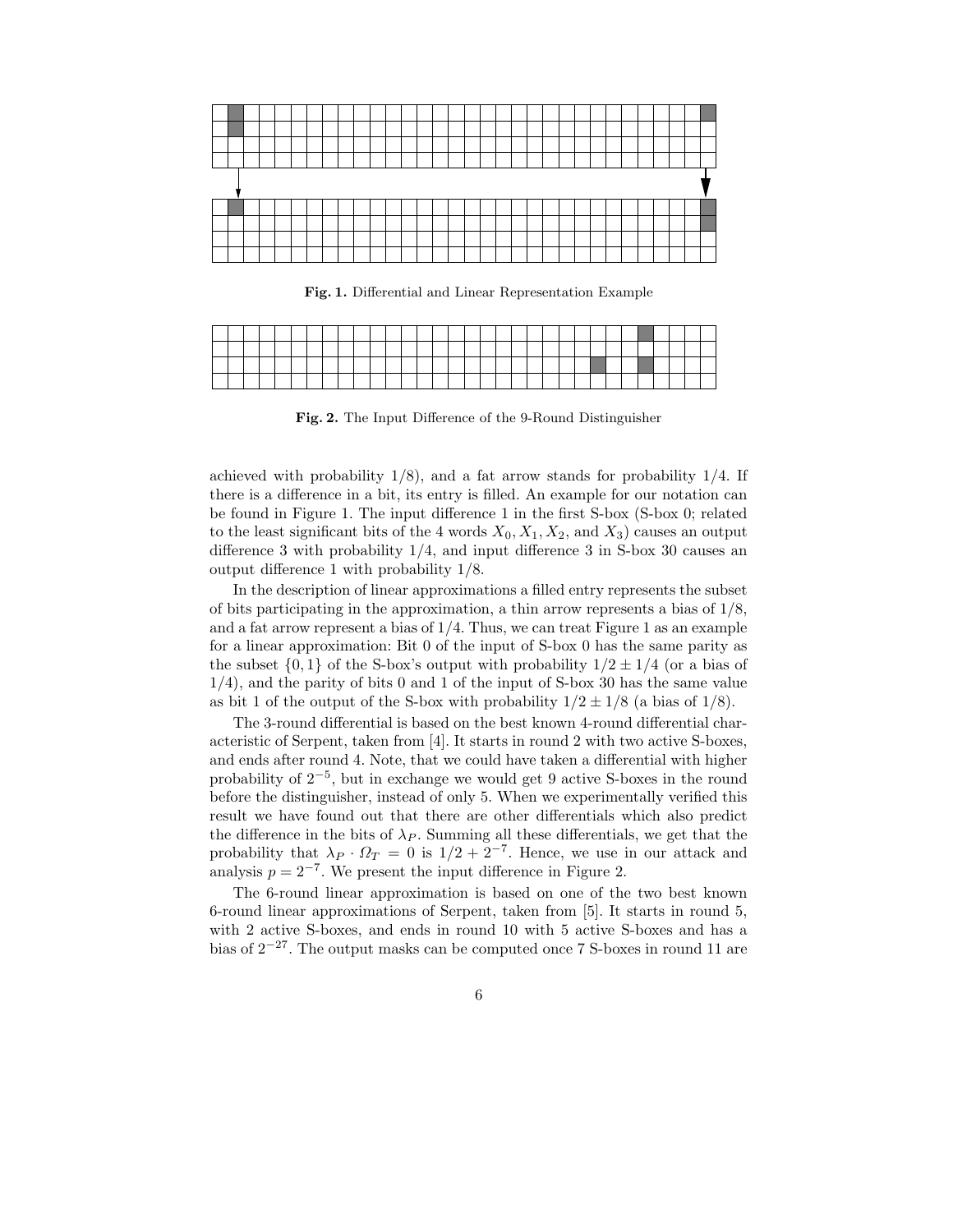Fig. 3. The Output Mask of the 9-Round Distinguisher

partially decrypted. We present the output mask of the linear approximation in Figure 3.

In the basic 11-round attack, the attacker encrypts many plaintext pairs with a plaintext difference that might lead to the desired input difference, and partially decrypts the ciphertext pairs. Then, the attacker checks whether the partially decrypted values agree on the parity of the output mask. As stated before, the probability that the partially decrypted ciphertexts agree on the output subset mask is  $1/2 + 2pq^2$ . Therefore, if the attack uses N plaintext pairs it is expected that about  $N(1/2+2pq^2)$  of them agree on the parity of the output subset.

For the analysis stage of the attack, we define a random variable for each subkey candidate. The variable counts how many pairs agree on the parity of the output mask after the partial decryption. As there are  $2^{48}$  possible subkeys in the 12 S-boxes, there are  $2^{48} - 1$  wrong subkeys. We assume that all random variables related to the wrong subkeys behave like a normal random variable with a mean value of  $N/2$  and a variance of  $N/4$ . The right subkey's random variable is also a normal random variable, but with mean of  $N(1/2 + 2pq^2)$  and a variance of about  $N/4$ .

The attack succeeds if the random variable related to the right subkey has the highest value (or among the top fraction). Our analysis shows that for  $2^{124.3}$ pairs, the random variable related to the right subkey has probability 72.1% to be the highest of all random variables.

To optimize the data and time complexity of the attack, we use structures of chosen plaintexts. Each structure contains 2 <sup>20</sup> chosen plaintexts, which vary on the input of the 5 active S-boxes in round 1. We use the following algorithm for the attack:

- 1. Select  $N = 2^{125.3}$  plaintexts, consisting of  $2^{105.3}$  structures, each is chosen by selecting:
	- (a) Any plaintext  $P_0$ .
	- (b) The plaintexts  $P_1, \ldots, P_{2^{20}-1}$  which differ from  $P_0$  by all the  $2^{20} 1$ possible (non-empty) subsets of the twenty bits which enter the 5 active S-boxes in round 1.
- 2. Request the ciphertexts of these plaintext structures (encrypted under the unknown key  $K$ ).
- 3. For each value of the 20 bits of  $K1$  entering these 5 S-boxes:
	- (a) Initialize an array of  $2^{28}$  counters to zeroes.
	- (b) Partially encrypt each plaintext the 5 active S-boxes in round 1 and find the pairs which satisfy the difference  $\Omega_P$  before round 2.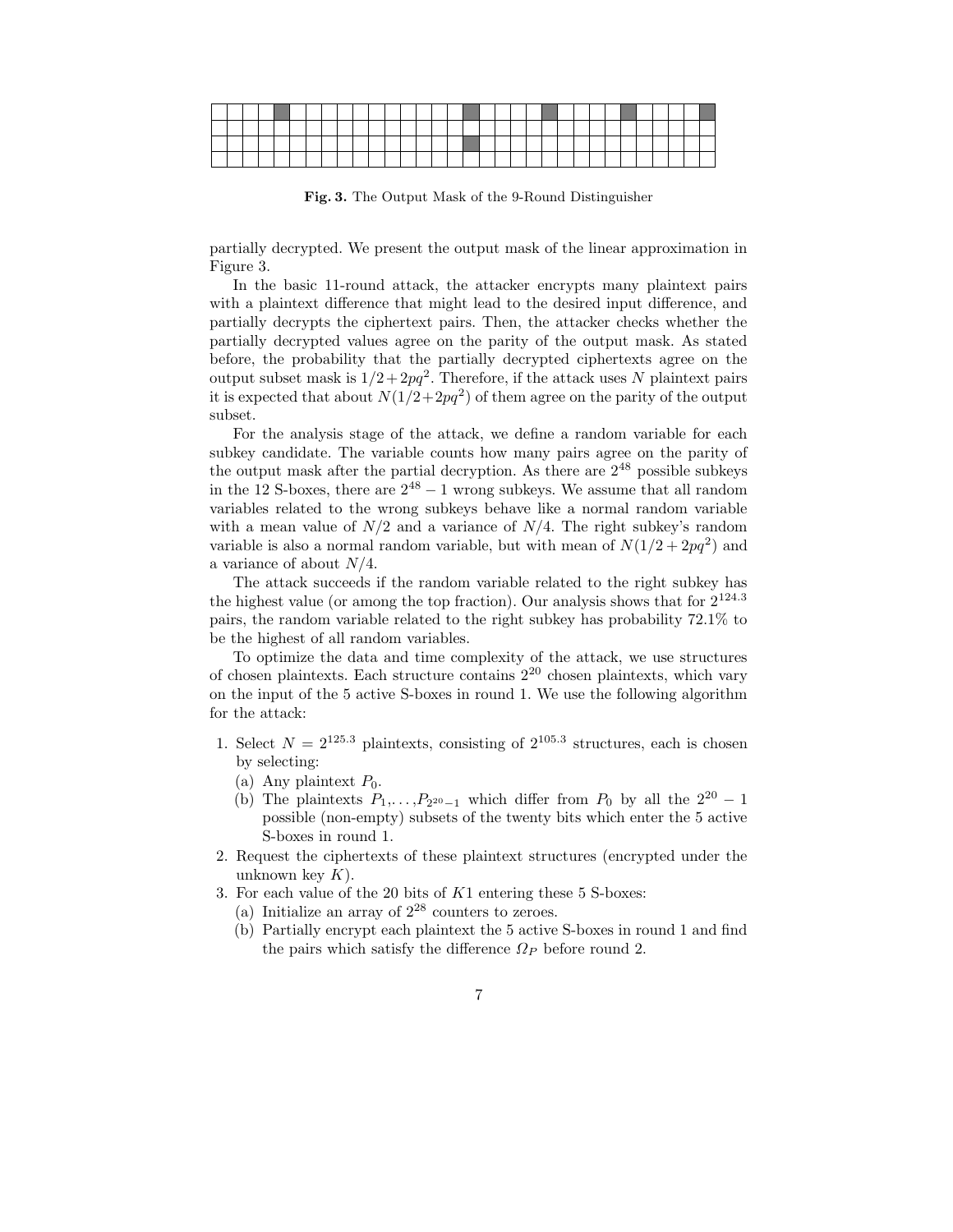- (c) Given those 2 <sup>124</sup>.<sup>3</sup> pairs, perform for each ciphertext pair:
	- i. Try all the  $2^{28}$  possible values of the 28 bits of subkey  $K11$  that enter the 7 active S-Boxes in round 11.
	- ii. For each value of the subkey, partially decrypt the ciphertexts through the 7 active S-boxes in round 11, and compute the parity of the subset of bits in  $\lambda_T$  after round 10.
	- iii. If the parities in both members of the pair are equal, increment the counter in the array related to the 28 bits of the subkey.
- (d) The highest entry in the array should correspond to the 28 bits of K11 entering the 7 active S-boxes in round 11.
- 4. Each trial of the key gives us  $20 + 28 = 48$  bits of the subkeys (20 bits in round 1 and 28 bits in round 11), along with a measure for correctness. The correct value of the 48 bits is expected to be the most frequently suggested value (with more than 72.1% success rate).
- 5. The rest of the key bits are then recovered by auxiliary techniques.

The time complexity of a naive implementation is  $2^{125.3} \cdot 2^{48} \cdot 12/352 = 2^{172.4}$ 11-round Serpent encryptions. The memory requirements of this algorithm are mostly for keeping the plaintexts, but we can handle each structure independently from other structures, thus,  $2^{28}$  counters (of 20 bits each) would suffice. Hence, the memory complexity of the attack is  $2^{30}$  bytes.

The time complexity of the attack can be improved to  $2^{125.3} \cdot 2^{20} \cdot 5/352 =$ 2 <sup>139</sup>.<sup>2</sup> 11-round Serpent encryptions. We note that for each guess of the subkey of round 11 we perform  $2^{125.3}$  decryptions. However, there are only  $2^{28}$  possible values of the 28 bits which we actually decrypt. The improvement is based on keeping a precomputed table that holds for any possible value of the 28 ciphertext bits (which enter the 7 active S-boxes) and any possible value of the corresponding 28-bit subkey, the parity of the partially decrypted value. The optimized Step 3(b) of the attack counts over all pairs how many times each of the 2 <sup>56</sup> possibilities of the 56 bits (28 bits from each of the two ciphertexts) entering the 7 active S-boxes n round 11 occurs. After counting the occurrences, we find how many pairs agree on the output subset parity, and how many disagree, for this subkey guess.

This is the first theoretical attack on 11-round Serpent with 192-bit keys. It requires  $2^{125.3}$  chosen plaintexts, and has time complexity of  $2^{139.2}$  11-round Serpent encryptions. The memory requirement of the attack is  $2^{60}$  bytes of RAM.

We can attack 10-round Serpent by reducing the distinguisher to 8 rounds. We remove the last round of the linear approximation to get a 5-round linear approximation with bias  $q = 2^{-22}$ . The data complexity of the attack drops to 2 107.2 chosen plaintexts. The time complexity of the attack in this case is  $2^{107.2} \cdot 2^{20} \cdot 5/320 = 2^{125.2}$  10-round Serpent encryptions. This is the first known attack against 10-round Serpent with 128-bit key. Note, that in this attack we retrieve only 40 subkey bits, as there are only 5 active S-boxes in the last round (round 10). The rest of the bits can be found by exhaustive search with time complexity of  $2^{128-40} = 2^{88}$  10-round Serpent encryptions.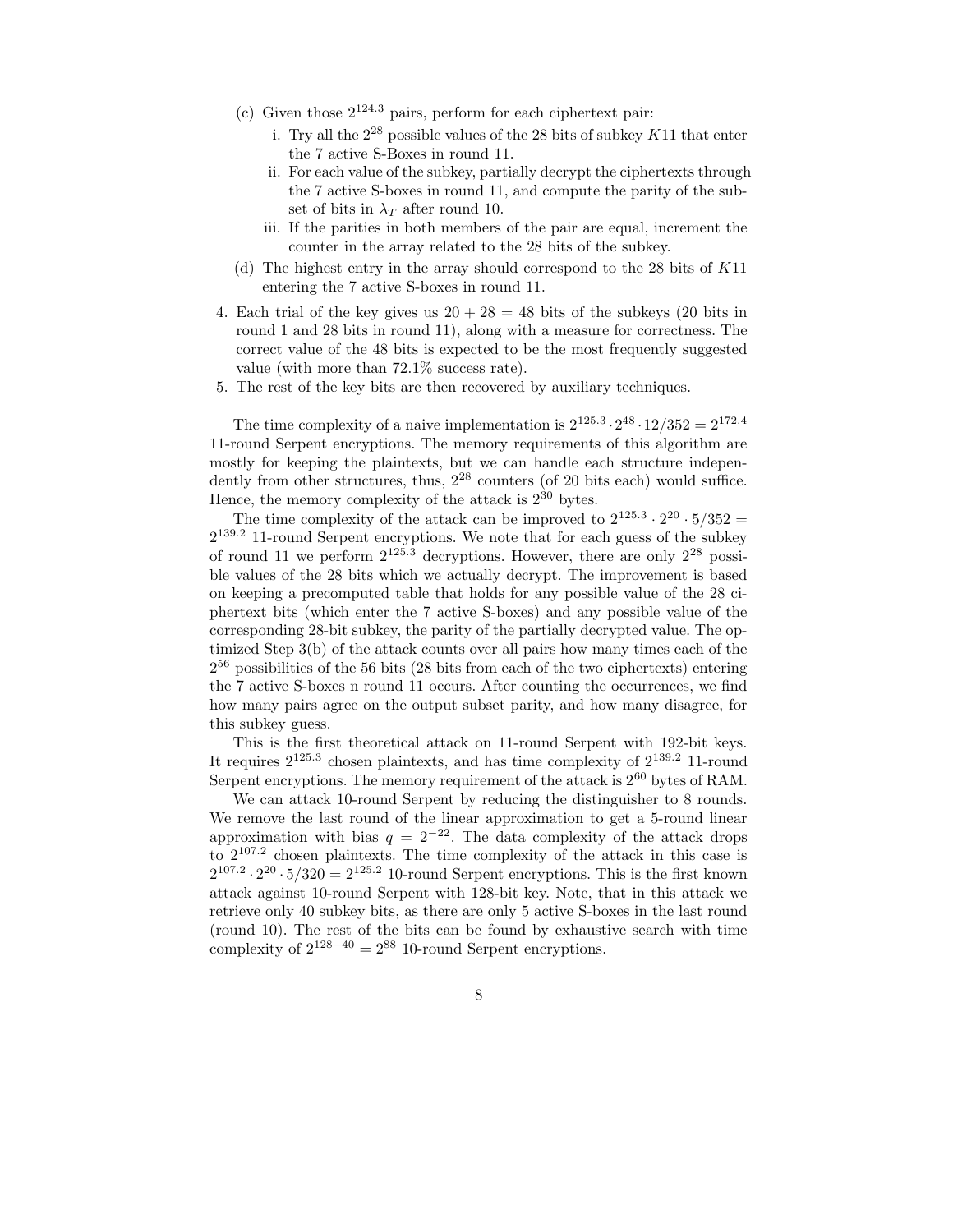## Summary

In this paper we present the best published attack on 11-round Serpent. The attack is applicable against up to 11-round Serpent with keys of sizes 140–256 bits. It is faster than exhaustive search, and has a success rate of 72.1%. The attack requires  $2^{125.3}$  chosen plaintexts. Its best time complexity is  $2^{139.2}$  11round Serpent encryptions, using  $2^{60}$  bytes of RAM for the analysis. We also present an attack on 10-round Serpent requiring 2 107.2 chosen plaintexts and whose time complexity is  $2^{125.2}$  10-round Serpent encryptions. We summarize our new attacks, and previously published attacks against Serpent in Table 1.

|                | Rounds Type of Attack                         | Key Sizes    |                  | Complexity  |             |
|----------------|-----------------------------------------------|--------------|------------------|-------------|-------------|
|                |                                               |              | Data             |             | Time Memory |
| 6              | Differential [9]                              | all          | $2^{83}CP$       | $2_{20}$    | $2^{44}$    |
|                | Differential [9]                              | all          | $2^{71}$ CP      | $2^{103}$   | $2^{79}$    |
|                | Differential [9]                              | $192 \& 256$ | $2^{41}$ CP      | $2^{163}$   | $2^{49}$    |
| $\overline{7}$ | Differential [9]                              | 256          | $2^{122}CP$      | $2^{248}$   | $2^{130}$   |
|                | Differential [4]                              | all          | $2^{84}$ CP      | $2^{78.9}$  | $2^{56}$    |
| 8              | Amp. Boomerang [9]                            | $192 \& 256$ | $2^{128}$ CP     | $2^{163}$   | $2^{137}$   |
|                | Amp. Boomerang [9]                            | 192 & 256    | $2^{110}CP$      | $2^{175}$   | $2^{119}$   |
|                | Differential [4]                              | 256          | $2^{84}$ CP      | $2^{206.7}$ | $2^{89}$    |
| 9              | Amp. Boomerang [9]                            | 256          | $2^{110}$ CP     | $2^{252}$   | $2^{212}$   |
| 10             | Rectangle [4]                                 | 256          | $2^{126.8}$ CP   | $2^{207.4}$ | $2^{131.8}$ |
|                | Rectangle [4]                                 | 256          | $2^{126.8}$ CP   | $2^{205}$   | $2^{196}$   |
|                | Rectangle [6]                                 | 192&256      | $2^{126.3}$ CP   | $2^{165}$   | $2^{131.8}$ |
|                | Boomerang [6]                                 | 192&256      | $2^{126.3}$ ACPC | $2^{165}$   | $2^{89}$    |
|                | Enhanced Diff.-Lin. (this paper)              | all          | $2^{105.2}CP$    | $2^{123.2}$ | $2^{40}$    |
| 11             | Linear [5]                                    | 256          | $2^{118}KP$      | $2^{205.7}$ | $2^{183}$   |
|                | Enhanced Diff.-Lin. (this paper) $192 \& 256$ |              | $2^{125.3}$ CP   | $2^{172.4}$ | $2^{30}$    |
|                | Enhanced Diff.-Lin. (this paper) $192 \& 256$ |              | $2^{125.3}$ CP   | $2^{139.2}$ | $2^{60}$    |

Complexity is measured in encryption units. Memory is measured in bytes. CP - Chosen Plaintexts, KP - Known Plaintexts,

ACPC - Adaptive Chosen Plaintexts and Ciphertexts.

Table 1. Summary of Attacks on Serpent with Reduced Number of Rounds

## References

- 1. Ross Anderson, Eli Biham, Lars R. Knudsen, Serpent: A Proposal for the Advanced Encryption Standard, NIST AES Proposal, 1998.
- 2. Eli Biham, On Matsui's Linear Cryptanalysis, Advances in Cryptology, proceeding of EUROCRYPT 1994, Lecture Notes in Computer Science 950, pp. 341–355, Springer-Verlag, 1994.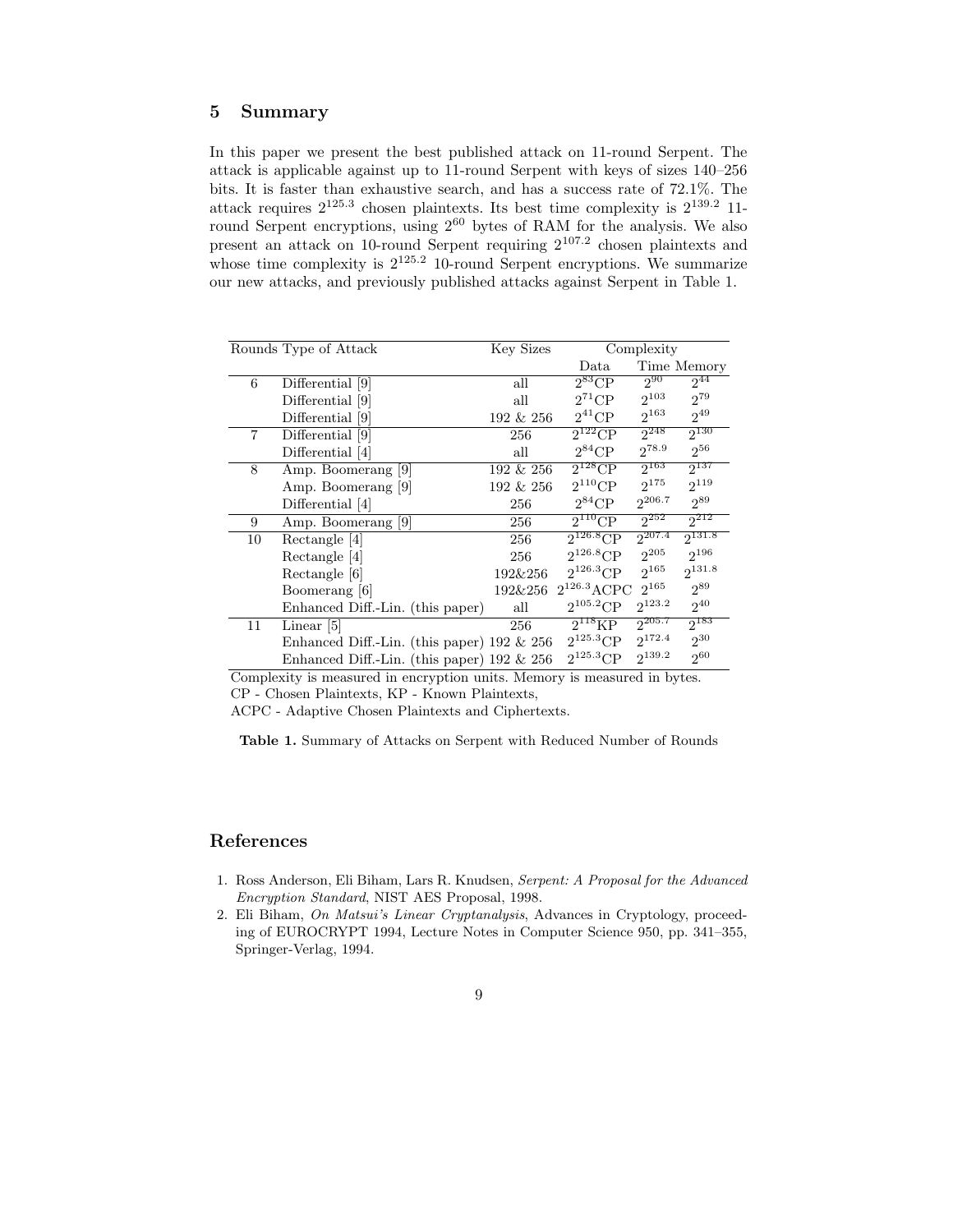- 3. Eli Biham, A Shamir, Differential Cryptanalysis of the Data Encryption Standard, Springer-Verlag, 1993.
- 4. Eli Biham, Orr Dunkelman, Nathan Keller, The Rectangle Attack Rectangling the Serpent, Advances in Cryptology, proceeding of EUROCRYPT 2001, Lecture Notes in Computer Science 2045, pp. 340–357, Springer-Verlag, 2001.
- 5. Eli Biham, Orr Dunkelman, Nathan Keller, Linear Cryptanalysis of Reduced Round Serpent, proceedings of Fast Software Encryption 8, Lecture Notes in Computer Science 2355, pp. 16–27, Springer-Verlag, 2002.
- 6. Eli Biham, Orr Dunkelman, Nathan Keller, New Results on Boomerang and Rectangle Attacks, proceeding of Fast Software Encryption 9, Lecture Notes in Computer Science 2365, pp. 1–16, Springer-Verlag, 2002.
- 7. Eli Biham, Orr Dunkelman, Nathan Keller, Enhancing Differential-Linear Cryptanalysis, Advances in Cryptology, proceeding of ASIACRYPT 2002, Lecture Notes in Computer Science 2501, pp. 254–266, Springer-Verlag, 2002.
- 8. Orr Dunkelman, An Analysis of Serpent-p and Serpent-p-ns, presented at the rump session of the Second AES Candidate Conference, 1999. Available on-line at http://vipe.technion.ac.il/∼orrd/crypt/.
- 9. John Kelsey, Tadayoshi Kohno, Bruce Schneier, Amplified Boomerang Attacks Against Reduced-Round MARS and Serpent, proceedings of Fast Software Encryption 7, Lecture Notes in Computer Science 1978, pp. 75–93, Springer-Verlag, 2001.
- 10. Suzan K. Langford, Martin E. Hellman, Differential-Linear Cryptanalysis, Advances in Cryptology, proceedings of CRYPTO '94, Lecture Notes in Computer Science 839, pp. 17–25, 1994.
- 11. Mitsuru Matsui, Linear Cryptanalysis Method for DES Cipher, Advances in Cryptology, proceedings of EUROCRYPT '93, Lecture Notes in Computer Science 765, pp. 386–397, 1994.
- 12. NESSIE, Performance of Optimized Implementations of the NESSIE Primitives, NES/DOC/TEC/WP6/D21/a, available on-line at http://www.nessie.eu.org/nessie.
- 13. NIST, A Request for Candidate Algorithm Nominations for the AES, available on-line at http://www.nist.gov/aes/.
- 14. David Wagner, The Boomerang Attack, proceedings of Fast Software Encryption 6, Lecture Notes in Computer Science 1636, pp. 156–170, 1999.

# A The Differential Characteristic

The 3-round truncated differential used in the attack is based on the first 3 rounds of the best 4-round differential of Serpent. The first round of the differential is round 2 (or any other round that uses  $S_2$ ) with probability  $2^{-5}$ .

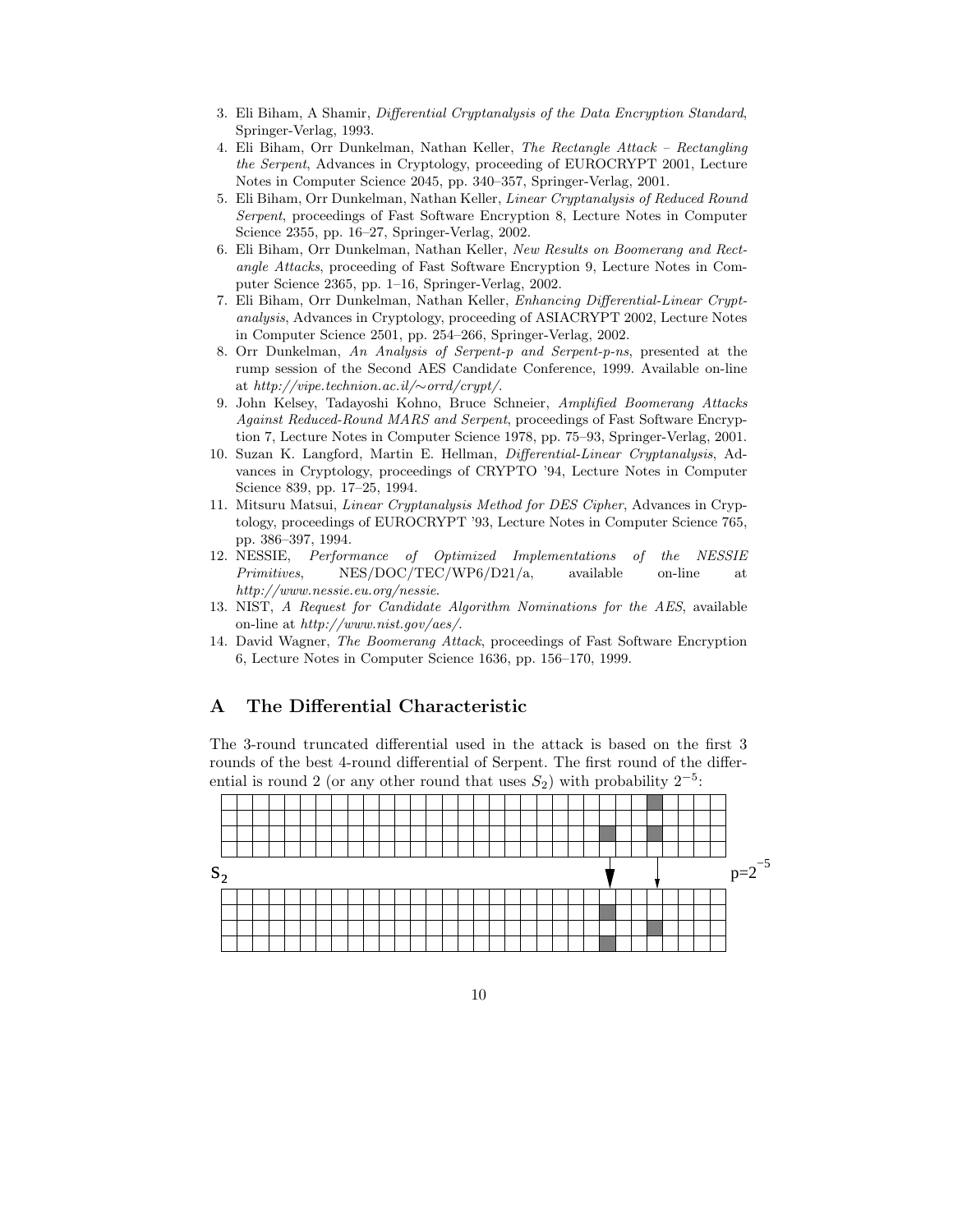After the linear transformation and the application of  $S_3$  we get the following truncated differential with probability  $2^{-1}$ :

| $S_3$ |  |            |  |  |  |  |  |  |  |  |  |  |  |  |  |  | $p=2^{-1}$ |
|-------|--|------------|--|--|--|--|--|--|--|--|--|--|--|--|--|--|------------|
|       |  |            |  |  |  |  |  |  |  |  |  |  |  |  |  |  |            |
|       |  | $\epsilon$ |  |  |  |  |  |  |  |  |  |  |  |  |  |  |            |
|       |  |            |  |  |  |  |  |  |  |  |  |  |  |  |  |  |            |
|       |  |            |  |  |  |  |  |  |  |  |  |  |  |  |  |  |            |

Where the '?' means that we do not care what the value of the difference is, and the bold and thick arrow means that this happens with probability 1/2. After the linear transformation, we get the following truncated differential in the input to  $S_4$ :

|       |          |  |          |  |          |  |  |  |  |          |  | c        |          |   |          |  |          |      |
|-------|----------|--|----------|--|----------|--|--|--|--|----------|--|----------|----------|---|----------|--|----------|------|
|       | c        |  |          |  |          |  |  |  |  |          |  |          |          |   |          |  | $\Omega$ |      |
|       | $\Omega$ |  | $\Omega$ |  | $\Omega$ |  |  |  |  |          |  |          |          |   |          |  |          |      |
|       |          |  |          |  |          |  |  |  |  |          |  |          | $\Omega$ |   | $\Omega$ |  |          |      |
| $S_4$ |          |  |          |  |          |  |  |  |  |          |  |          |          |   |          |  |          | $=1$ |
|       | c        |  | C        |  | റ        |  |  |  |  | റ        |  | $\Omega$ |          |   | C        |  | $\Omega$ |      |
|       | $\Omega$ |  | $\Omega$ |  | $\Omega$ |  |  |  |  | $\Omega$ |  | $\Omega$ | $\Omega$ | G | $\Omega$ |  | $\Omega$ |      |
|       |          |  | $\Omega$ |  | റ        |  |  |  |  | $\Omega$ |  | റ        | $\Omega$ |   | $\Omega$ |  | $\Omega$ |      |
|       | $\Omega$ |  | $\Omega$ |  | $\Omega$ |  |  |  |  | $\Omega$ |  | റ        | $\Omega$ | റ | $\Omega$ |  | $\Omega$ |      |

We checked all the various outputs of this  $S_4$  and found that all the possible output differences do not affect the linear approximation used in the attack. The empty arrow means that this holds with probability 1.

As mentioned before, we have experimentally verified that with probability  $1/2 + 2^{-7}$  this input difference causes even difference (no difference or difference in even number of bits) in the masked bits of  $\lambda_P$ .

# B The Linear Approximation

The 6-round linear approximation used in the attack is part of the best 9-round linear approximation of Serpent. It starts in a round with  $S_5$  as the S-box:

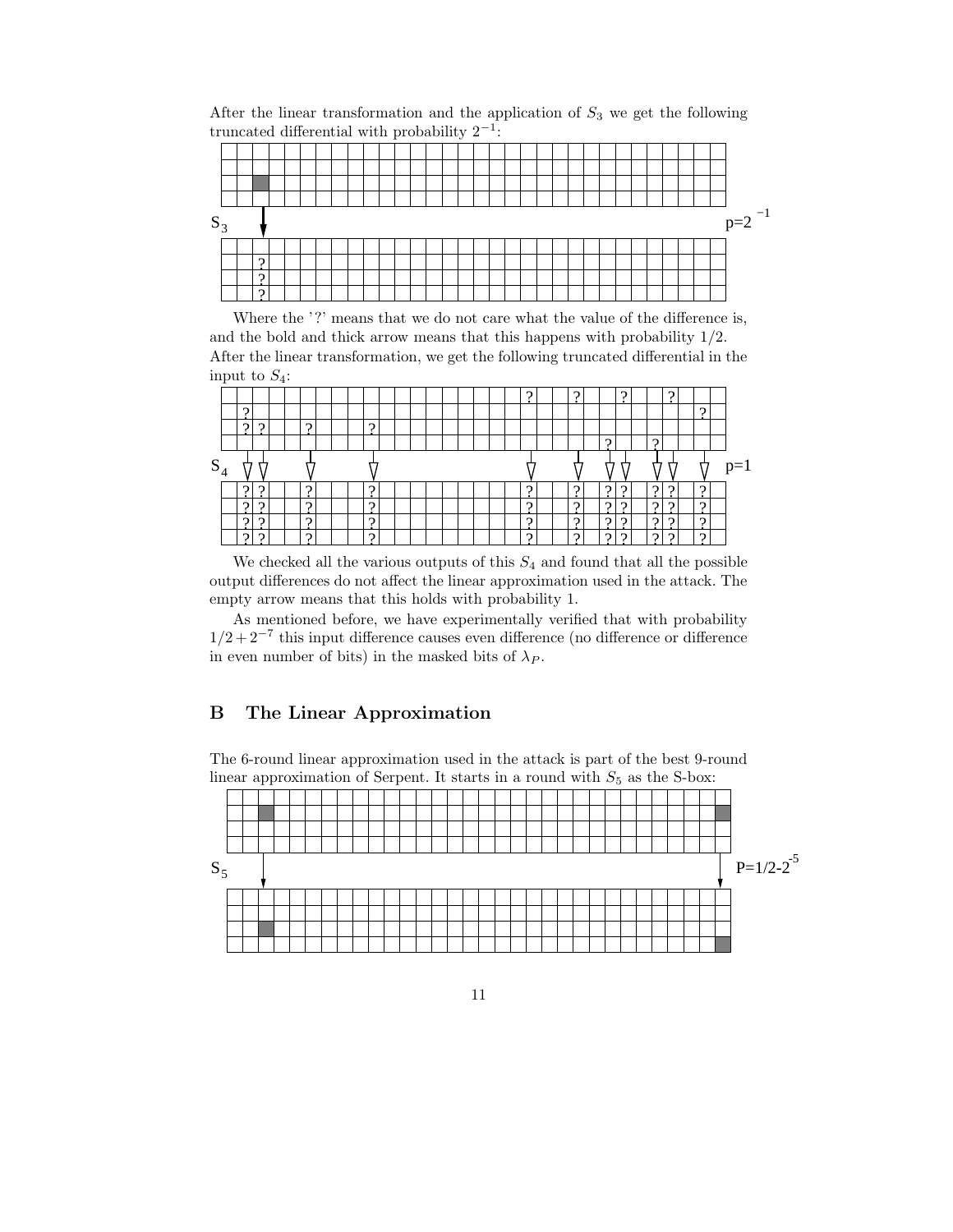After the linear transformation, and the application of  $S_6$  we get the following linear approximation with bias of  $2^{-3}$ :  $S_6$  P=1/2−2  $P=1/2-2^3$ 

After the linear transformation, and the application of  $S_7$  we get the following linear approximation with bias of  $2^{-5}$ :



After the linear transformation, and the application of  $S_0$  we get the following linear approximation with bias of  $2^{-6}$ :



After the linear transformation, and the application of  $S_1$  we get the following linear approximation with bias of  $2^{-7}$ :